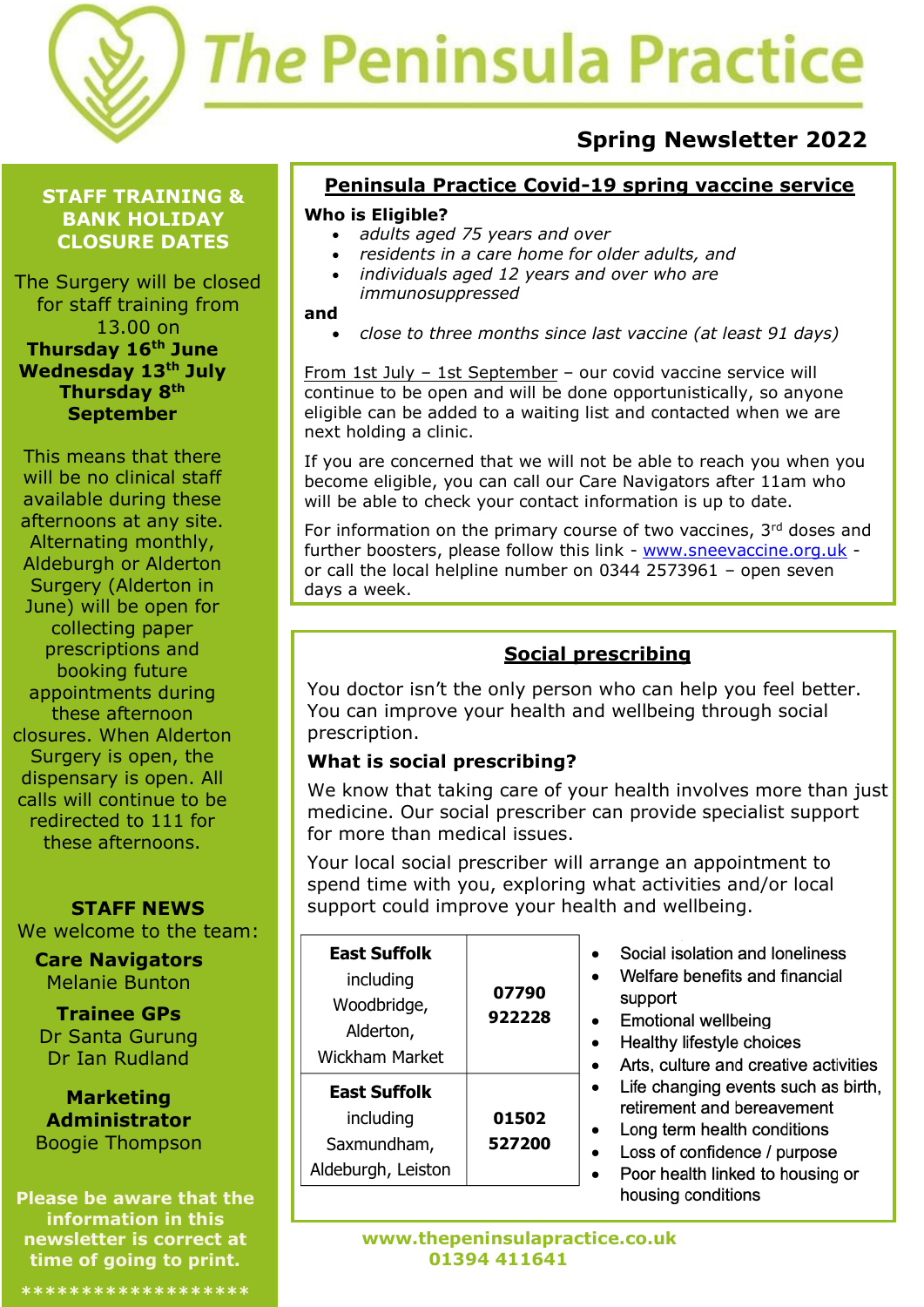#### **Patient Participation Group (PPG)**

The PPG is a made up of volunteer patients who are involved in supporting the surgery to provide the services to all our patients. It helps facilitate good relations between patients & the Practice by communicating patients' experience, interests and concerns and by providing feedback from the Practice on current procedures and proposed new developments.

> If you would like to contact the PPG directly please email: [peninsulapractice](mailto:peninsulapracticeppg@gmail.com) [ppg@gmail.com](mailto:peninsulapracticeppg@gmail.com)

## **Resuscitation**

Dr Crockett has made an informative 10 minute film about resuscitation with the ambulance service. The purpose of this is to help patients and families more fully understand what resuscitation is, and what is meant by 'Do not attempt cardiopulmonary resuscitation'. This film can be viewed here –

[https://www.compassionate](https://www.compassionate-communities.co.uk/resources)[communities.co.uk/resources](https://www.compassionate-communities.co.uk/resources)

#### **Staff news**

We would like to welcome our new staff!

We have had new trainee GPs join us. Welcome to Dr Santa Gurung and Dr Ian Rudland.

Melanie Bunton has joined the Care Navigator team and Boogie Thompson has joined as marketing administrator.

After 30 years at the practice, our Nurse Practitioner Wendy Marshall has retired. We wish her a happy and healthy retirement.

#### **Sexual Health**



Here at the practice, the registered nurses are able to advise on sexual health. This includes contraception and cervical screening.

Dr Crockett also undertakes insertions, replacements and removals of devices such as coils and implants. She is additionally our women's health in menopause specialist.

#### **Citizens Advice**

Citizens Advice provides free, confidential, impartial and independent advice to help people overcome their problems and find a way forward whatever difficulties they face: advising on issues such as debt, budgeting, benefit, housing or employment problems.

**Please visit for more information**

**<https://www.citizensadvice.org.uk/> or call 01728 832193 for the Leiston, Saxmundham and District branch or 0808 278 7868 for the Ipswich branch**

## **Prescriptions**

If you do not pay for prescriptions, could patients kindly bring proof of exemption for prescription payment.

#### e consult

Want advice from your doctor, self-help information or have an administrative request (such as a sick note or test results)?

working day or sooner



**eConsult** *"Very satisfied with the* 

*service" "Extremely likely to recommend the service to friends or family"*

## **eConsult**

Patients can self-refer for services such as mental health, sexual health and physiotherapy support on eConsult. You will receive a response by the end of the next working day.

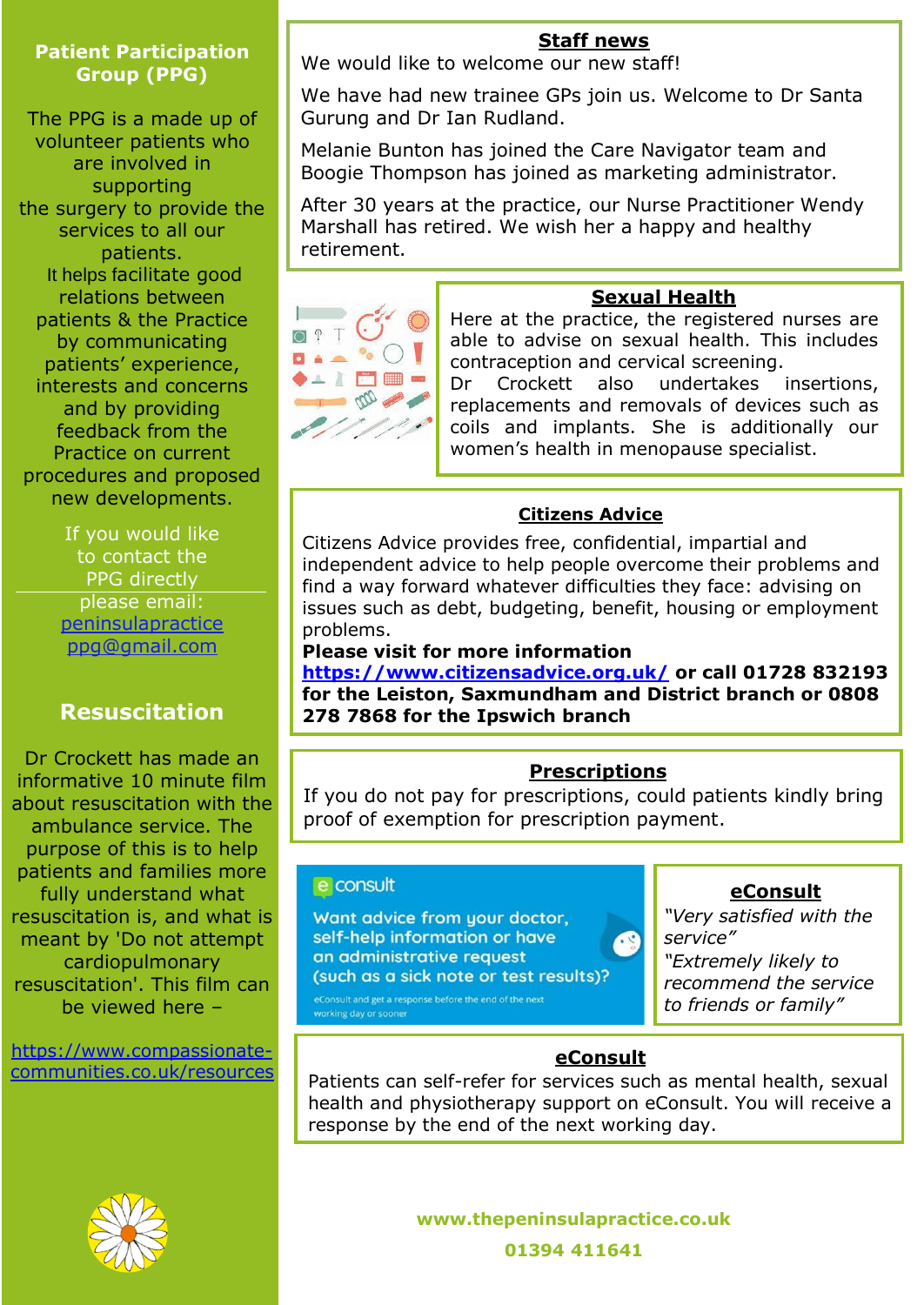### **Travel Health**

## **Compassionate Communities**

Peninsula Practice continues to lead the compassionate companion scheme whereby volunteers living in our local villages and towns are trained to provide compassionate non-medical support to people living in their last year of life and their loved ones. They have time that our medical teams do not, to be able to inform people of the many choices that are available as one nears the end of life. They can also act as a bridge between patients and the medical teams and many of our patients and their families have greatly benefited from this befriending service already. A sort of good neighbour with a specialism in end of life conversations. If you would like to know more about this scheme, or to consider becoming a companion, please contact the surgery or see the website

[https://www.compassion](https://www.compassionate-communities.co.uk/) [ate-communities.co.uk/](https://www.compassionate-communities.co.uk/)



The practice offers travel advice and Peninsula Practice is a registered Yellow Fever Vaccination Centre.

Travel health advice is based on the individuals specific travel needs, not destination alone.

Please book a travel consultation at least 8 weeks before your departure date.

This initial appointment will determine your travel health and vaccination requirements.

Any vaccinations needed will then be given at a subsequent appointment.

Please note that some travel vaccinations will need to be paid for in advance, and that if a Yellow Fever vaccine is required, this can only be administered at our Alderton site.

If you require a travel consultation under 8 weeks before departure, please contact MASTA on 0330 100 4106 who will be able to advise you.

### **Carers**

Allowing another person access to your medical record:

The Peninsula Practice would like to explain the process involved if you would like a family member/friend and/or carer to have access to your medical record.

Due to the UK GDPR and the Data Protection Act 2018, we must have permission from a patient to discuss a medical record with any person other than themselves:

> This can be given verbally by the patient during an appointment (verbal permission would have to be obtained during every appointment)

> • A patient can sign an 'Access to Medical Records' form, which can be obtained from reception at each of our sites.

> • A 'Power of Attorney – Health and Welfare' - this comes into power only when a patient has lost capacity to make a specific decision around their health and welfare needs. Capacity is situation-specific and can change.

• Patients who have carers will need to complete the 'Access to Medical Records' form to allow us to talk to their carers. Registering that a patient has a carer does not automatically give the carer access to their medical record.

The 'Access to Medical Records' form can be collected from reception at each one of our sites.

**N.B. Once we have received a completed form, we may contact a patient to carry out security checks.**

Please contact the surgery 01394 411641 should you have any questions.

**www.thepeninsulapractice.co.uk**

**01394 411641**